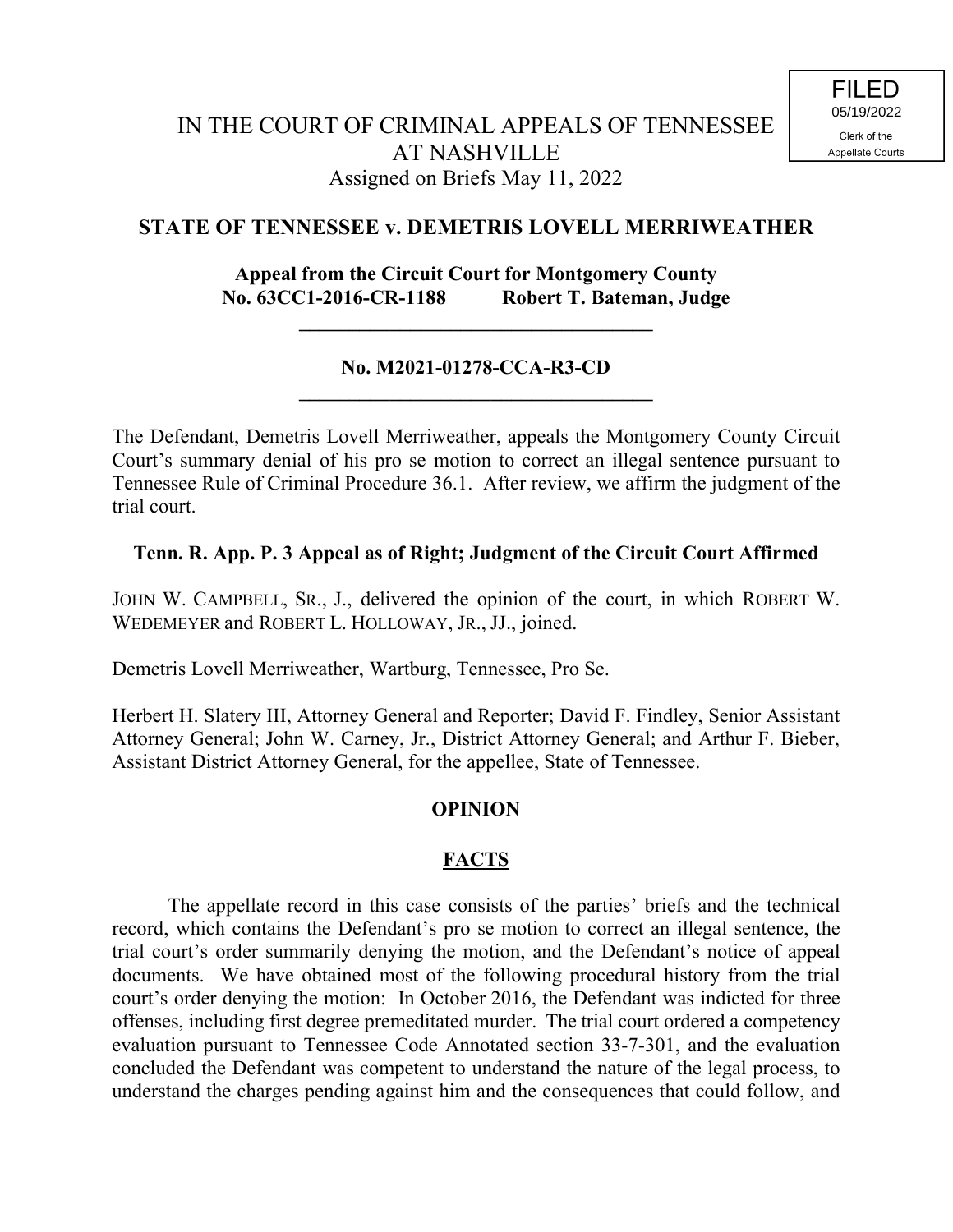to participate in his own defense. On June 1, 2018, the Defendant pled guilty to first degree premeditated murder and received a sentence of life in confinement, and the State dismissed the remaining charges. On March 14, 2019, the Defendant filed a pro se petition for post-conviction relief. The post-conviction court appointed counsel and ordered a second competency evaluation.

On January 9, 2020, the post-conviction court held a hearing to determine the status of the evaluation and to set a date for the post-conviction evidentiary hearing. During the January 9 hearing, post-conviction counsel advised the post-conviction court that the evaluation concluded the Defendant was competent, and the Defendant advised the court that his primary goal was to be transferred to a facility within the Tennessee Department of Correction ("TDOC ") that could treat his mental health issues. The post-conviction court explained to the Defendant that the court could recommend that the TDOC move him to a mental health facility but that the court could not order the TDOC to do so. That same day, the post-conviction court entered an amended judgment of conviction, adding as a special condition on the judgment form that "'[t]he Court recommends sentence be served in special needs.'" The post-conviction court set another hearing for February 5, 2020. During that hearing, the Defendant voluntarily dismissed his petition for post-conviction relief.

On December 4, 2021, the Defendant filed a pro se "Motion to Vacate, Correct and/or Otherwise Set Aside Illegal Sentence" pursuant to Rule 36.1, Tennessee Rules of Criminal Procedure. In the motion, the Defendant alleged that his sentence was illegal because the State failed to file a notice of enhanced punishment pursuant to Tennessee Code Annotated section 40-35-202(a) and that his original and amended judgments of conviction were void because the trial judge failed to sign the original judgment of conviction. On October 5, 2021, the trial court entered an order stating that it had "reviewed the motion and supporting memorandum as well as the entire record as a whole" and concluding that the motion failed to state a colorable claim. The trial court noted that the State was not required to file a notice of enhanced punishment because the Defendant was sentenced as a Range I, standard offender and that the original and amended judgments of conviction bore the judges' signatures. Accordingly, the trial court summarily denied the motion.

#### **ANALYSIS**

The Defendant contends that the trial court erred by summarily denying his Rule 36.1 motion. He maintains that his sentence is illegal because the State failed to file a notice of enhanced punishment pursuant to Tennessee Code Annotated section 40-35- 202(a) and that his original judgment of conviction is void because it was not signed by the trial judge. Additionally, he claims that the post-conviction court tried to "cover up" the void judgment by entering the amended judgment of conviction, which is also void. The State argues that the trial court properly denied the motion. We agree with the State.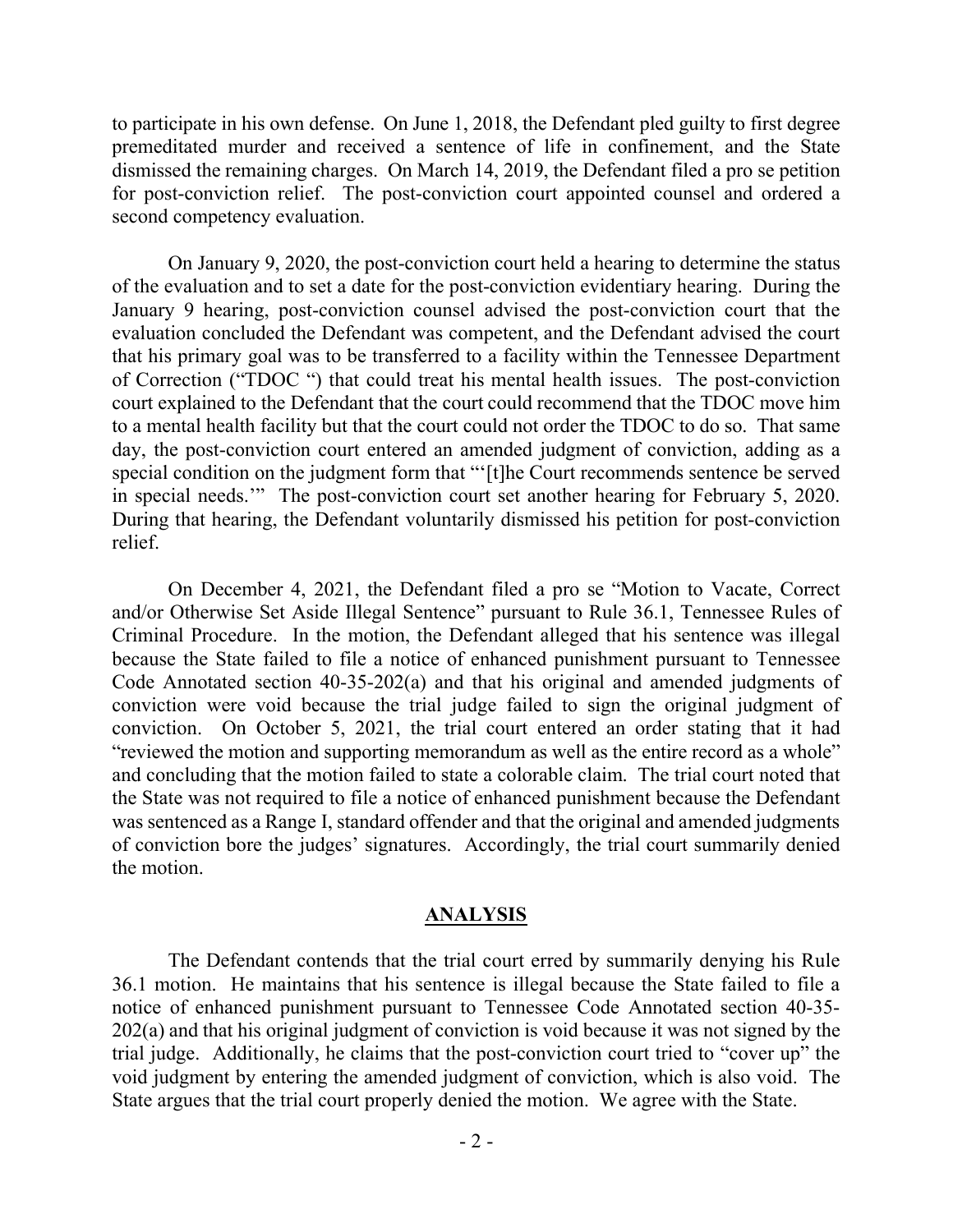Rule 36.1, Tennessee Rules of Criminal Procedure, permits a defendant to seek correction of an unexpired illegal sentence at any time. *See State v. Brown*, 479 S.W.3d 200, 211 (Tenn. 2015). "[A]n illegal sentence is one that is not authorized by the applicable statutes or that directly contravenes an applicable statute." Tenn. R. Crim. P. 36.1(a)(2). As our supreme court has explained, only "fatal" sentencing errors render sentences illegal. *State v. Wooden*, 478 S.W.3d 585, 595 (Tenn. 2015). "Included in this category are sentences imposed pursuant to an inapplicable statutory scheme, sentences designating release eligibility dates where early release is statutorily prohibited, sentences that are ordered to be served concurrently where statutorily required to be served consecutively, and sentences not authorized by any statute for the offenses." *Id.* Conversely, "[c]laims of appealable error generally involve attacks on the correctness of the methodology by which a trial court imposed sentence." *Id.* Few appealable errors rise to the level of an illegal sentence. *Id.*

If a Rule 36.1 motion states a "colorable claim that the sentence is illegal," the trial court shall appoint counsel and hold a hearing on the motion. *See* Tenn. R. Crim. P. 36.1(b)(2). Our supreme court has recognized that "Rule 36.1 does not define 'colorable claim.'" *Wooden*, 478 S.W.3d at 592. Nevertheless, the court explained that "for purposes of Rule 36.1, . . . 'colorable claim' means a claim that, if taken as true and viewed in a light most favorable to the moving party, would entitle the moving party to relief under Rule 36.1." *Id.* at 593. A motion filed pursuant to Rule 36.1 "must state with particularity the factual allegations on which the claim for relief from an illegal sentence is based." *Id.* at 594. In determining whether a motion states a colorable claim, the trial court "may consult the record of the proceeding from which the allegedly illegal sentence emanated." *Id.* Whether a Rule 36.1 motion states a colorable claim is a question of law, which we review de novo. *Id.* at 589.

As to the Defendant's claim that his sentence is illegal because the State failed to file a notice of enhanced punishment, Tennessee Code Annotated section 40-35-202(a) provides, in pertinent part, that "[i]f the district attorney general believes that a defendant should be sentenced as a multiple, persistent or career offender, the district attorney general shall file a statement thereof with the court and defense counsel not less than ten (10) days before trial or acceptance of a guilty plea." The trial court found that Tennessee Code Annotated section 40-35-202(a) was not applicable to the Defendant's case because he was sentenced as a Range I, standard offender. We note that even if the Defendant was classified as a standard offender, such classification is irrelevant for a first degree murder conviction. *Gerald Buchanan v. Glenn Turner, Warden*, No. W2004-02849-CCA-R3-HC, 2005 WL 2104589, at \*1 (Tenn. Crim. App. Aug. 31, 2005); *see* Tenn. Code Ann. § 39- 11-117, Sentencing Comm'n Cmts (providing that a defendant convicted of first degree murder is not punished according to the felony offender classifications defined in Tennessee Code Annotated sections 40-35-105 to 40-35-109). In any event, alleging inadequate notice of the State's intent to seek enhanced punishment relates to the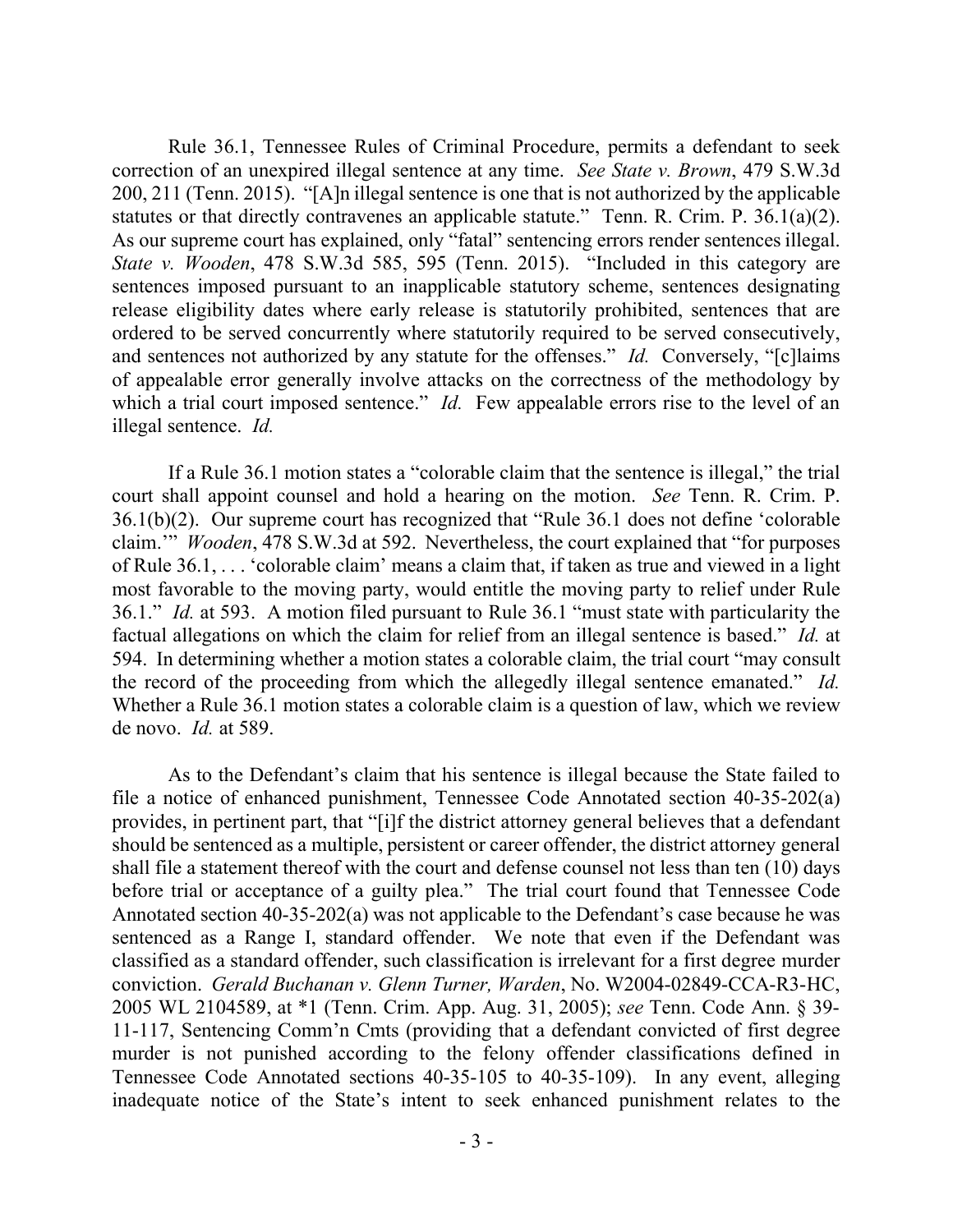underlying sentencing procedure, not the legality of the sentence, and is not a cognizable claim in a Rule 36.1 motion. *State v. Christopher Hubbard*, No. W2016-01263-CCA-R3- CD, 2017 WL 244116, at \*2 (Tenn. Crim. App. Jan. 20, 2017); *see Cantrell v. Easterling*, 346 S.W.3d 445, 458 (Tenn. 2011) (stating that a trial court's error in offender classification generally will not render the sentence illegal "because an error in the offender classification does not create a sentence that is not authorized by the applicable statutes or that directly contravenes an applicable statute").

Regarding the Defendant's claim that the original judgment of conviction is void because the trial court failed to sign the judgment, we note that the original and amended judgments of conviction are not in the appellate record. The Defendant's Rule 36.1 motion reflects that he attached exhibits, including copies of the judgments, to his motion, but the exhibits are absent from the technical record. The Defendant also attached exhibits to his appellate brief, and those exhibits include copies of his original and amended judgments of conviction and copies of transcripts of his guilty plea hearing and the hearing held on January 9, 2020. However, "documents attached to an appellate brief but not included in the record on appeal cannot be considered by this court as part of the record on appeal." *Grover L. Dunigan v. State*, No. E2005-01574-CCA-R3-PC, 2006 WL 433699, at \*3 (Tenn. Crim. App. Feb. 23, 2006).

Regardless, a trial judge's failure to sign a judgment of conviction does not render the judgment void. *Michael Thomason v. Kevin Myers, Warden*, No. M2002-01346-CCA-R3-CO, 2002 WL 31852868, at \*2 (Tenn. Crim. App. Dec. 20, 2002) (citing as examples *Jack P. Carr v. David Mills, Warden*, No. E2000-00156-CCA-R3-PC, 2000 WL 1520267, at \*2 (Tenn. Crim. App. Oct. 13, 2000); *Willie James Robinson, Jr. v. State*, No. E1999- 00945-CCA-R3-PC, 2000 WL 1228023, at \*2 (Tenn. Crim. App. Aug. 30, 2000); *Jerry L. Johns v. State*, No. E1999-00260-CCA-R3-CD, 2000 WL 262901 at \*2 (Tenn. Crim. App. March 9, 2000); *Paul A. Mayes v. State*, No. E1999-01374-CCA-R3-CD, 2000 WL 215675, at \*2 (Tenn. Crim. App. Feb. 24, 2000)). Moreover, the trial court stated in its order denying the Rule 36.1 motion that it reviewed the entire record and that the trial court signed the original judgment. Therefore, we find no merit to the Defendant's claim that his original judgment of conviction and, consequently, his amended judgment of conviction are void.

In sum, the Defendant's life sentence was a statutorily authorized sentence for first degree premeditated murder. *See* Tenn. Code Ann. § 40-35-112(c)(1). As noted by the State, he appears to raise additional issues on appeal that he did not raise in his Rule 36.1 motion. However, we will not address issues raised for the first time on appeal. *State v. Alvarado*, 961 S.W.2d 136, 153 (Tenn. Crim. App. 1996); *State v. Turner*, 919 S.W.2d 346, 356-57 (Tenn. Crim. App. 1995). We conclude that the trial court did not err by summarily denying the Defendant's Rule 36.1 motion.